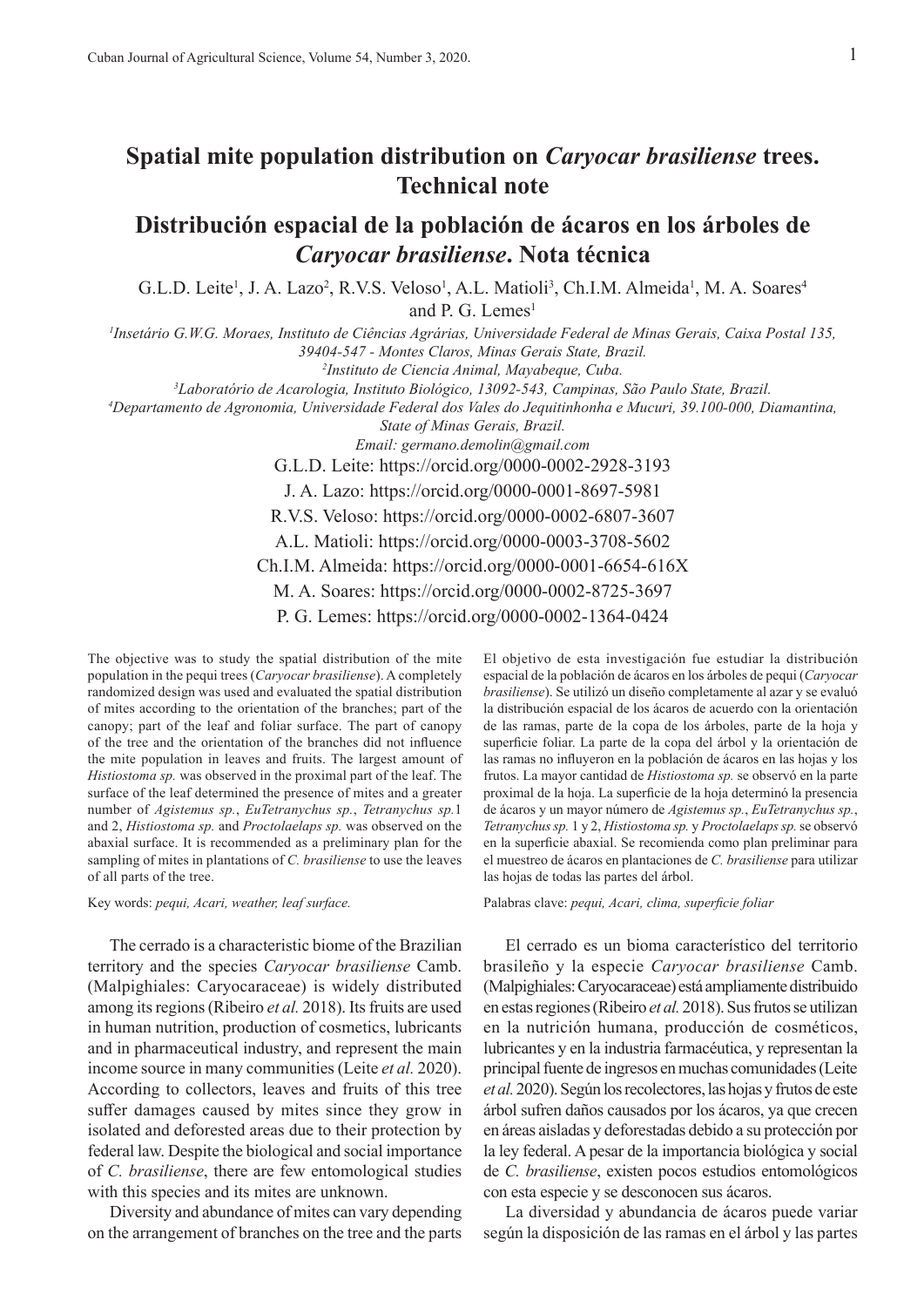of leaf. Some hypotheses explain these facts. Roda *et al.* (2012) noted that the arrangement of branches in the canopy of a tree affects the distribution of mites because the wind direction influences on the dispersion of this insect. On the other hand, Leite *et al.* (2017) pointed out that a greater exposure of foliage to the sun can influence on the quality of the tissues of the host plant together with the microclimate where they develop. Research carried out on other crops (Lemtur and Choudhary 2016) shows that mites generally prefer leaves and parts of the softer and thinner leaves of trichomes.

In this sense, the objective of this research was to study the spatial distribution of the population of mites in *C. brasiliense* trees grown in Brazilian cerrado areas for three years.

The study was performed in Montes Claros municipality, Minas Gerais state, Brazil, during 3 consecutive years (Jun 2011 through Jun 2014). This region has dry winters and rainy summers, and is classified as climate Aw: tropical savanna according to Köppen.

Three areas were used for data collection: strict sense cerrado (S 16º 44' 55.6" W 43º 55' 7.3", at 943 masl), pasture, formerly cerrado vegetation (S 16º 46' 16.1" W 43º 57' 31.4" at 940 masl) and campus of the Instituto de CiênciasAgrárias da Universidade Federal de Minas Gerais (ICA/UFMG) (16º40'54,5"S, 43º50'26,8"W, at 633masl).

The design was completely randomized with 30 replicates (30 trees) – 10 adult trees (fruit production)/area. Treatments were: orientation of branches (North, South, West, and East), part of the canopy (apical, medium, and bottom parts of the tree), part of the leaf (distal, medium, and proximal part  $=$  near petiole), and leaf surface (adaxial and abaxial).

It walked  $(\sim 600 \text{ m})$  in each area in a straight line, and every 50 m, randomly evaluated a *C. brasiliense* tree. Adult trees of *C. brasiliense* (producing fruits) were randomly sampled in each collection, except in the lawn of the university campus where trees were evaluated every time. Four expanded leaves, four flowers and four fruits from each stratum of the canopy (bottom, medium, and apical part) and from each cardinal orientation of branches (North, South, West, and East) of 30 trees were collected monthly (the morning) during each of the 3 years.

These plant materials were collocated in transparent white plastic bags, sealed and transported to the laboratory for counting of nymphs and adults (sum) of mites (phytophagous and predators). Counting started on average within 2 h after material collection, using a 12.5 X magnifying lens on leaves and flowers, but in fruits, mites were evaluated by direct counting (no lens).

Three fields in the central part (field equidistant between the principal vein and the margin) were counted from each leaf (adaxial and abaxial surface), but flowers were randomly distributed. In the case of fruit, mites

2 Cuban Journal of Agricultural Science, Volume 54, Number 3, 2020. de la hoja. Algunas hipótesis explican estos hechos. Roda *et al.* (2012) señalaron que la disposición de las ramas en la copa de un árbol afecta la distribución de ácaros porque la dirección del viento influye en la propagación del insecto. Por otra parte, Leite *et al.* (2017) informaron que una mayor exposición del follaje al sol puede influir en la calidad de los tejidos de la planta huésped, unido al microclima donde se desarrollan. Una investigación realizada en otros cultivos (Lemtur y Choudhary 2016) muestra que los ácaros generalmente prefieren las hojas y partes de las hojas más suaves y delgadas de los tricomas.

> En este sentido, el objetivo de esta investigación fue estudiar la distribución espacial de la población de ácaros en los árboles de *C. brasiliense* cultivados en áreas del cerrado brasileño durante tres años.

> El estudio se realizó en el municipio de Montes Claros, en el estado de Minas Gerais, Brasil, durante 3 años consecutivos (junio de 2011 a junio de 2014). La región tiene inviernos secos y veranos lluviosos, y se clasificada como clima Aw: sabana tropical, según Köppen.

> Se utilizaron tres áreas para la recolección de datos: cerrado en sentido estricto (16º 44 '55.6 " S 43º 55' 7.3" O, a 943 msnm), pastos, vegetación anteriormente de cerrado (16º 46 '16.1" S 43º 57' 31.4" O, a 940 msnm), y campus del Instituto de CiênciasAgrárias da Universidade Federal de Minas Gerais (ICA/UFMG) (16º40'54,5" S, 43º50'26,8" O, a 633 msnm).

> El diseño fue completamente al azar con 30 réplicas (30 árboles) - 10 árboles adultos (producción de fruto)/área. Los tratamientos fueron: orientación de las ramas (norte, sur, oeste y este), parte de la copa (parte apical, media e inferior del árbol), parte de la hoja (parte distal, media y proximal = cerca del pecíolo) y superficie de la hoja (adaxial y abaxial).

> Se avanzó  $(~600~\text{m})$  en línea recta en cada área, y cada 50 m se evaluó un árbol de *C. brasiliense* al azar. Los árboles adultos de *C. brasiliense* (que producen frutos) se muestrearon aleatoriamente en cada recolección, excepto en el pasto del campus universitario donde siempre se evaluaron los árboles. Se recolectaron mensualmente (en la mañana), durante los 3 años, cuatro hojas expandidas, cuatro flores y cuatro frutos de cada estrato de la copa (parte inferior, media y apical) y de cada orientación cardinal de ramas (norte, sur, oeste y este) de 30 árboles.

> Estos materiales vegetales se colocaron en bolsas de plástico blanco transparentes, se sellaron y se transportaron al laboratorio para el conteo de ninfas y adultos (suma) de ácaros (fitófagos y depredadores). El conteo comenzó dentro de las 2 h posteriores a la recolección del material, utilizando un lente de aumento de 12.5 X para hojas y flores, pero en las frutas los ácaros se evaluaron por conteo directo (sin lente).

> Se contaron tres áreas en la parte central (área equidistante entre la vena principal y el borde) de cada hoja (superficie adaxial y abaxial), pero las flores se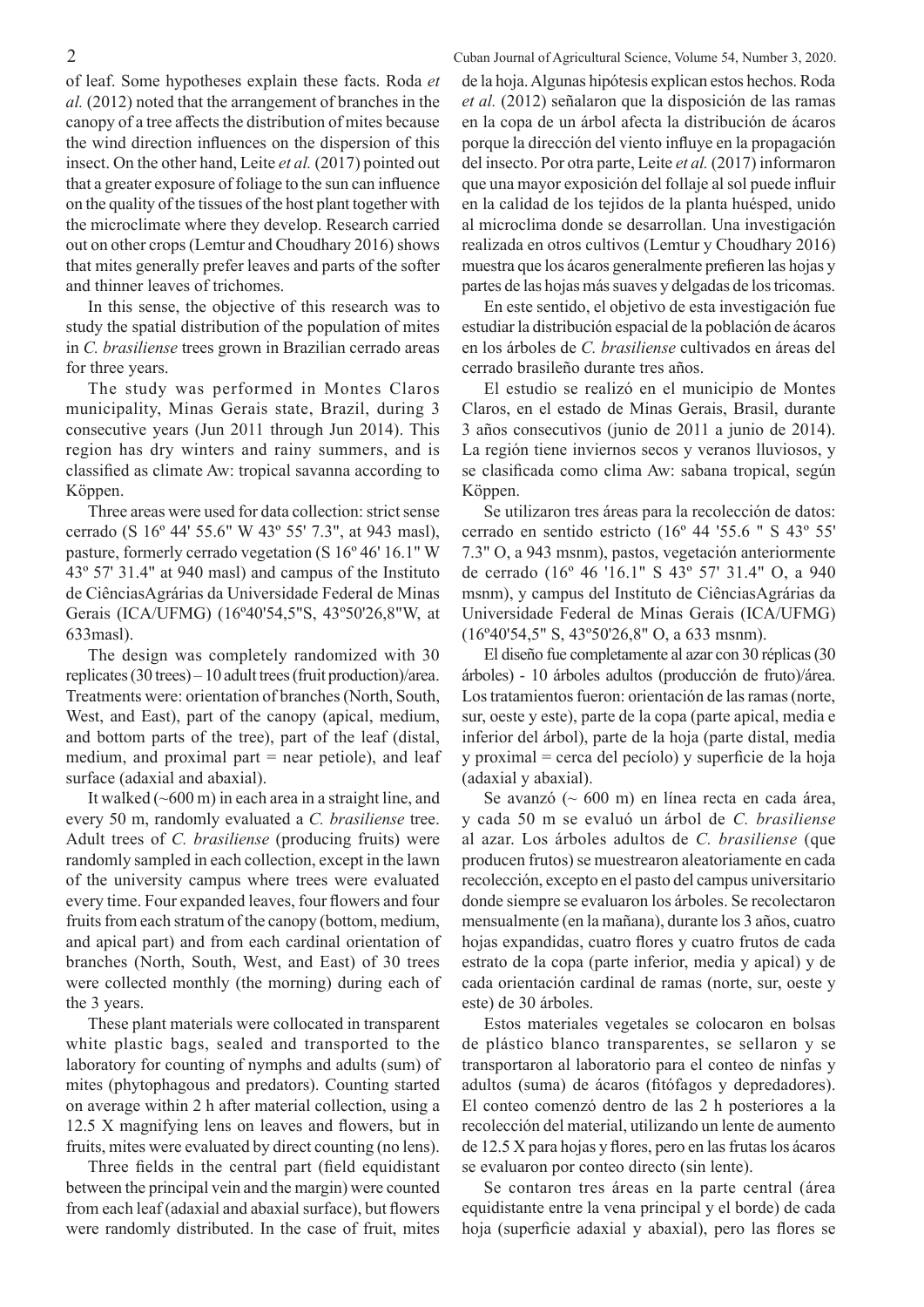Cuban Journal of Agricultural Science, Volume 54, Number 3, 2020. 3 present in the whole fruit were evaluated. These three fields were distributed one per each part of the leaf (distal, median, and proximal part = near petiole). These mites present in the evaluated parts (leaves, flowers, and fruits) of *C. brasiliense* were collected with brush and preserved in vials with 70% alcohol for identification by Dr. A. L. Matioli (several families) and Dr. Eddie A. Ueckermann (Agistemus).

The obtained data were subjected to normality test (Liliefors) and homogeneity of variance (Cochran and Bartlet) and, in the necessary cases, they were transformed according to  $\sqrt{x} + 0.5$ . Analysis of variance and mean comparison was performed with Tukey test  $(P < 0.05)$ .

No mites were observed on the flowers. The part of canopy of the tree and the orientation of branches did not influence on mite population in leaves and fruits. The highest amount of *Histiostoma sp.* (Histiostomidae)/cm<sup>2</sup> (F = 6588, P = 0.00213) was observed in the proximal part of the leaf (0.0593  $\pm$  0.0082 A), without differing from the distal part  $(0.0288 \pm 0.0047 \text{ B})$ . In the medium part of the leaf, the number of *Histiostoma sp.* (Histiostomidae)/cm2  $(0.0384 \pm 0.0056 \text{ AB})$  was intermediate. The different parts of the leaf did not influence  $(P> 0.05)$  on the number/m<sup>2</sup> of Acari sp.  $(0.000675 \pm 0.00045)$ , *Agistemus sp.* (Stigmaeidae)  $(0.00165 \pm 0.0007)$ , *EuTetranychus sp.* (Tetranychidae)  $(0.0001 \pm$ 0.00005), *Proctolaelaps sp.* (Ascidae)  $(0.001275 \pm 1.000005)$ 0.00085), *Tetranychus sp.*1 (Tetranychidae) (0.00215 ± 0.00145) and *Tetranychus sp.*2 (Tetranychidae)  $(0.00075 \pm 0.0006).$ 

Mite attack, preferentially, the proximal part of the leaf probably because this area is the newest, relative to other parts of the leaf (Maksymowych 1973) and consequently facilitates feeding and colonization by mites. Mites can prefer old leaves - *Neoseiulus californicus* (McGregor) (Phytoseiidae), *Phytoseiulus persimilis* Athias-Henriot (Phytoseiidae), and *Tetranychus urticae* (Koch) – or folded leaves and flower and fruit clusters – *N. cucumeris* (Oudemans), *N. aurescens* Athias-Henriot and *Phytonemus pallidus* (Banks) (Tarsonemidae) on *Fragaria sp*. (Rosaceae) (Fitzgerald *et al.* 2008).

The lack of relationship between the part of the canopy and the orientation of branches with the presence of mites on leaves and fruits in *Caryocar brasiliense* species can perhaps be explained by the uniform colonization niches in the canopy of this tree and by the low densities (in general) of these mites that did not allow to find any tendency. However, Roda *et al.* (2012) noted that medium stratum of a palm contained significantly more mites *Raoiella indica* Hirst (Acari: Tenuipalpidae) that fronds of the upper or lower canopy and fronds of the lower stratum, on average, had significantly less mites than the other two strat. Dichopelmus notus Keifer (Eriophyidae) showed a greater number of mature adaxial leaves in the lower and medium strata in

distribuyeron al azar. En el caso de la fruta, se evaluaron los ácaros presentes en toda la fruta. Estas tres áreas se distribuyeron, una por cada parte de la hoja (distal, mediana y proximal = cerca del pecíolo). Estos ácaros presentes en las partes evaluadas (hojas, flores y frutos) de *C. brasiliense* se recolectaron con pincel y se conservaron en frascos con alcohol al 70 % para su identificación por el Dr. A. L. Matioli (varias familias) y el Dr. Eddie A. Ueckermann (Agistemus).

Los datos se sometieron a una prueba de normalidad (Liliefors) y homogeneidad de varianza (Cochran y Bartlet) y, en los casos necesarios, se transformaron según  $\sqrt{x}$  + 0.5. Se realizó el análisis de varianza y la comparación de medias con la prueba de Tukey  $(P < 0.05)$ .

No se observaron ácaros en las flores. La parte de la copa del árbol y la orientación de las ramas no influyeron en la población de ácaros en hojas y frutos. La mayor cantidad de *Histiostoma sp.* (Histiostomidae)/cm2 (F=6588, P=0.00213) se observó en la parte proximal de la hoja (0.0593±0.0082 A), sin diferir de la parte distal (0.0288±0.0047 B). En la parte media de la hoja, el número de *Histiostoma sp.* (Histiostomidae)/cm2  $(0.0384 \pm 0.0056$  AB) fue intermedio. Las diferentes partes de la hoja no influyeron (P>0.05) en el número/ m2 de Acari sp. (0.000675±0.00045), *Agistemus sp.* (Stigmaeidae) (0.00165±0.0007), *EuTetranychus sp.* (Tetranychidae) (0.0001±0.00005), *Proctolaelaps sp.* (Ascidae) (0.001275±0.00085), *Tetranychus sp.*1 (Tetranychidae) (0.00215±0.00145) y *Tetranychus sp.*2 (Tetranychidae) (0.00075±0.0006).

Los ácaros atacan preferentemente la parte proximal de la hoja, probablemente debido a que esta área es más joven en relación con otras partes de la hoja (Maksymowych 1973) y, en consecuencia, les facilita su alimentación y colonización. Los ácaros pueden preferir hojas añejas -*Neoseiulus californicus* (McGregor) (Phytoseiidae), *Phytoseiulus persimilis* Athias-Henriot (Phytoseiidae) y *Tetranychus urticae* (Koch)- u hojas dobladas y racimos de flores y frutas -*N. cucumeris* (Oudemans), *N. aurescens* Athias-Henriot y *Phytonemus pallidus* (Banks) (Tarsonemidae) en *Fragaria sp*. (Rosaceae) (Fitzgerald *et al.* 2008).

La falta de relación entre la parte de la copa y la orientación de las ramas con la presencia de ácaros en las hojas y frutos de la especie *Caryocar brasiliense* puede explicarse quizás por los nichos de colonización uniformes en la copa de este árbol y por las bajas densidades (en general) de estos ácaros, que no permitieron encontrar ninguna tendencia. Sin embargo, Roda *et al.* (2012) señalaron que el estrato medio de una palma contiene significativamente más ácaros *Raoiella indica* Hirst (Acari: Tenuipalpidae) que las hojas de la copa superior o inferior. Además, las hojas del estrato inferior, en promedio, tenían significativamente menos ácaros que los otros dos estratos. Dichopelmus notus Keifer (Eriophyidae) mostró un número mayor de hojas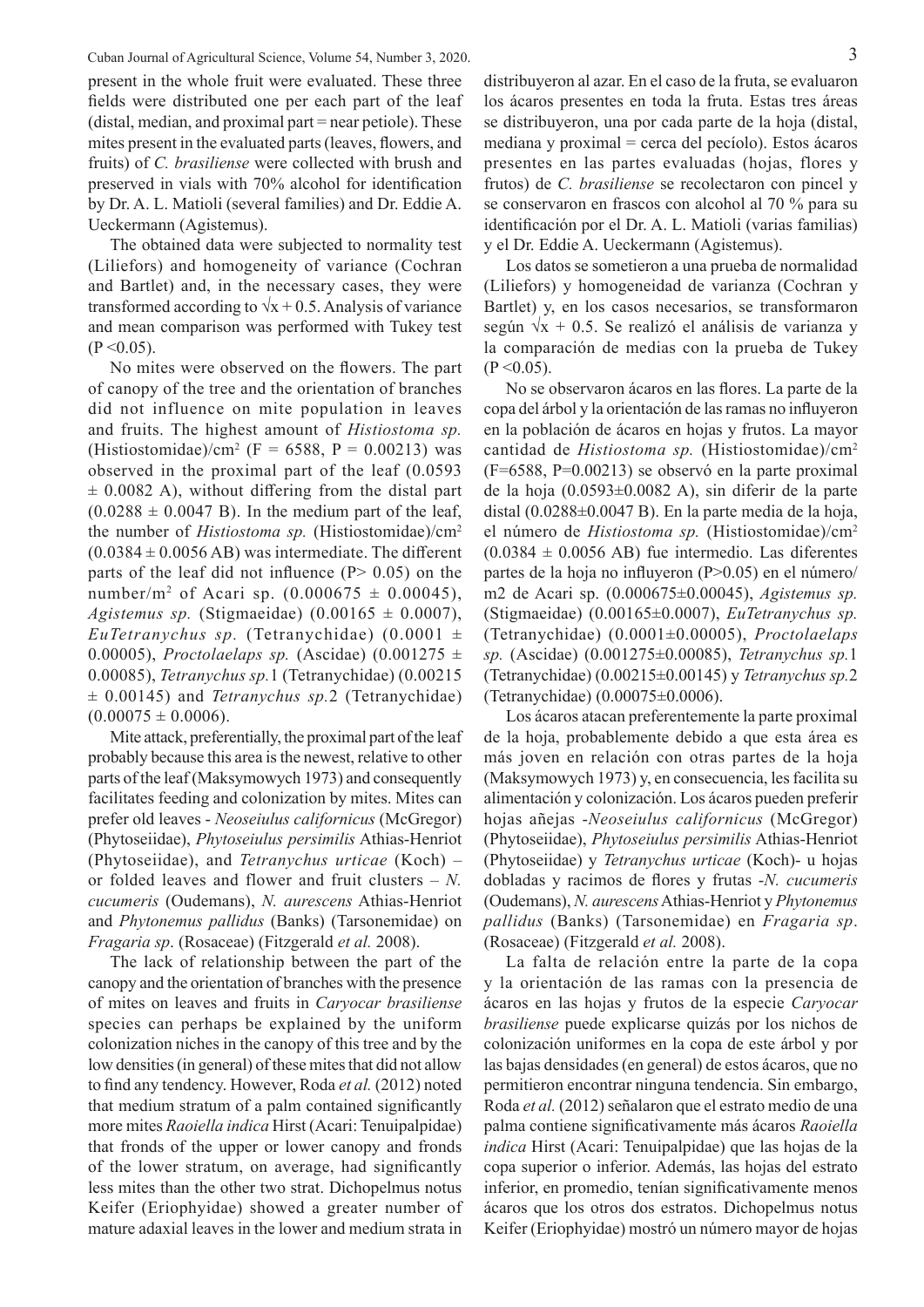Leaf surface affected mite population (table1). The highest number of individuals/ $\text{cm}^2$  for the species *Agistemus sp.* (Stigmaeidae), *EuTetranychus sp.* (Tetranychidae), *Histiostoma sp.* (Histiostomidae), *Proctolaelaps sp.* (Ascidae), *Tetranychus sp.*1 and sp.2 (Tetranychidae) was observed on the abaxial leaf surface. The number of Acaridae was similar in both leaf surfaces.

4 Cuban Journal of Agricultural Science, Volume 54, Number 3, 2020. adaxiales maduras en los estratos inferior y medio en plantas de Ilex paraguariensis St. Hil. (Aquifoliaceae) (De Gouvea *et al.* 2006).

> La superficie de la hoja afectó a la población de ácaros (tabla 1). El mayor número de individuos/cm2 de las especies *Agistemus sp.* (Stigmaeidae), *EuTetranychus sp.* (Tetranychidae), *Histiostoma sp.* (Histiostomidae), *Proctolaelaps sp.* (Ascidae), *Tetranychus sp.*1 y sp.2 (Tetranychidae) se observó en la superficie abaxial de la hoja. El número de Acaridae fue similar en ambas

Table 1. Number of mites (cm<sup>2</sup>) according to the leaf surface on *Caryocar brasiliense*. Montes Claros, Minas Gerais State, Brazil

| Leaf surface          |                       |                       | P       |
|-----------------------|-----------------------|-----------------------|---------|
| Adaxial               | Abaxial               |                       |         |
|                       | $0.0036 \pm 0.0009$ A | 1.560                 | 0.21095 |
| $0.0027 \pm 0.0009B$  | $0.0115 \pm 0.0020$ A | 15.349                | 0.00000 |
| $0.0000 \pm 0.0000B$  | $0.0011 \pm 0.0005$ A | 3.868                 | 0.04747 |
| $0.0074 \pm 0.0018B$  | $0.1141 \pm 0.0104A$  | 153.759               | 0.00000 |
| $0.0010\pm0.0005B$    | $0.0093 \pm 0.0034$ A | 5.966                 | 0.01274 |
| $0.0004 \pm 0.0003 B$ | $0.0165 \pm 0.0028$ A | 33.240                | 0.00000 |
| $0.0018 \pm 0.0008B$  | $0.0047 \pm 0.0012$ A | 4.096                 | 0.04122 |
|                       |                       | $0.0021 \pm 0.0007$ A | F       |

Means followed by the same letter (average  $\pm$  SE) in the line are not different by the test of Tukey (\*  $P < 0.01$  and \*\*  $P < 0.05$ ). n.s. =no significant by ANOVA.

This preference (abaxial surface) is commonly reported to mite and is due to more protection against climatic elements (i.e. rainfall) and this surface is more tender, which favors mite feeding (Sudo and Osakabe 2011). *Agistemus sp.*, *Euseius concordis* (Chant) (Phytoseiidae) and Iphiseiodes zuluagai Denmark & Muma (Phytoseiidae) occurred on the inferior face of the leaves of I. paraguariensis (De Gouvea *et al.* 2006). Moreover, leaf surfaces with hairiness and roughness can negatively affect mites, including the predators as Agistemus exsertus Gonzalez (Acari: Stigmaeidae), on Althaea rosea L. (Malvacea) and Morus alba L. (Moraceae) plants (Saber and Rasmy 2010).

It is suggested, as preliminary sampling plan for mites (phytophagous and predator) on *C. brasiliense* leaf, to assess 1cm2 (pocket magnifying lens) in the proximal region (near petiole) of the abaxial surface of leaf in four leaves/plant, all leaves in the basal region of the plant (greater ease in sampling), in 10 plants per plot (1,000 plants/plot).

superficies de las hojas.

Esta preferencia (superficie abaxial) se informa comúnmente para los ácaros y se debe a una mayor protección contra los elementos climáticos (por ejemplo, la lluvia) y esta superficie es más tierna, que favorece la alimentación de los ácaros (Sudo y Osakabe 2011). *Agistemus sp.*, *Euseius concordis* (Chant) (Phytoseiidae) e Iphiseiodes zuluagai Denmark & Muma (Phytoseiidae) aparecieron en la cara inferior de las hojas de I. paraguariensis (De Gouvea *et al.* 2006). Además, las superficies de las hojas con vellosidad y aspereza pueden afectar negativamente a los ácaros, incluidos los depredadores como Agistemus exsertus González (Acari: Stigmaeidae), en plantas de Althaea rosea L. (Malvacea) y Morus alba L. (Moraceae) (Sabre y Rasmy 2010).

Se sugiere, como plan preliminar de muestreo para ácaros (fitófagos y depredadores) en la hoja de *C. brasiliense*, evaluar 1 cm<sup>2</sup> (lupa) en la región proximal (cerca del pecíolo) de la superficie abaxial de la hoja en cuatro hojas/planta, todas las hojas de la región basal de la planta (mayor facilidad de muestreo), en 10 plantas por parcela (1 000 plantas/parcela).

## **References**

- De Gouvea, A., Boaretto, L.C., Zanella, C.F. & Alves, L.F.A. 2006. "Populational dynamics of mites (Acari) in the mate-tea tree (Ilex paraguariensis St. hil.: Aquifollaceae) ". Neotropical Entomology, 35(1): 101-111, ISSN: 1678-8052, DOI: https:// doi.org/10.1590/s1519-566x2006000100014.
- Fitzgerald, J., Xu, X.M., Pepper, N., Easterbrook, M. & Solomon, M. 2008. "The spatial and temporal distribution of predatory and phytophagous mites in field-grown strawberry in the UK". Experimental & Applied Acarology, 44(4): 293-306, ISSN: 1572-9702, DOI: https://doi.org/10.1007/s10493-008-9151-0.
- Leite, G.L.D., Veloso, R.V.S., Matioli, A.L., Almeida, C.I.M., Soares, M.A., Alves, P.G.L. & Zanuncio, J.C. 2020. "Habitat complexity and mite population on *Caryocar brasiliense* trees". Acta Scientiarum. Agronomy, (in print), ISSN: 1807-8621.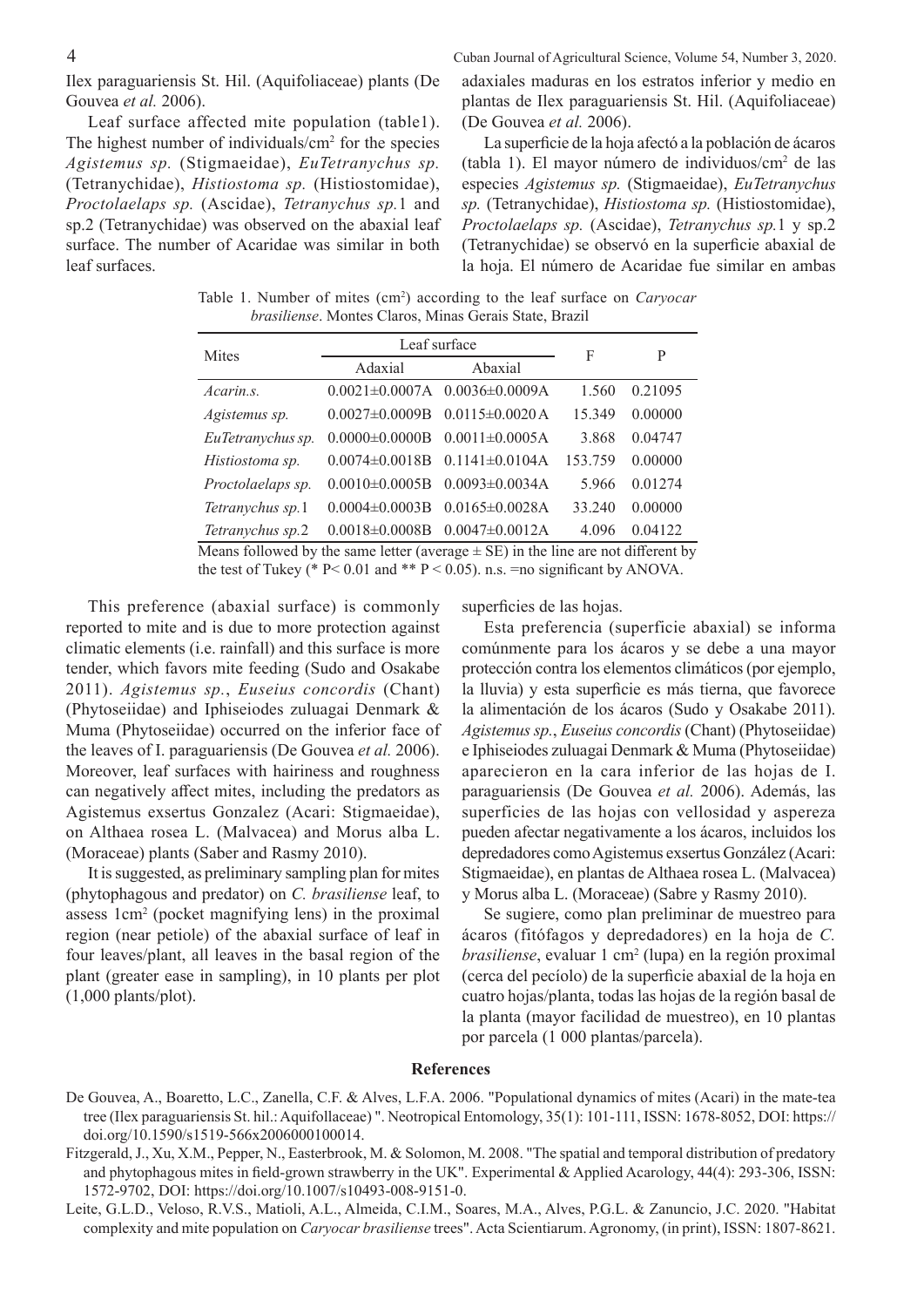- Leite, G.L.D., Veloso, R.V., Zanuncio, J.C., Azevedo, A.M., Silva, J.L., Wilcken, C.F. & Soares, M.A. 2017. "Architectural diversity and galling insects on *Caryocar brasiliense* trees". Scientific Reports, 7(1): 1-7, ISSN: 2045-2322, DOI: http:// doi.org/10.1038/s41598-017-16954-6.
- Lemtur, M. & Choudhary, J.S. 2016. "Influence of weather parameters on population dynamics of thrips and mites on summer season cowpea in Eastern Plateau and Hill region of India". Journal of Agrometeorology, 18(2): 296-299, ISSN: 0972-1665.
- Maksymowych, R. 1973. Analysis of leaf development. Ed. Cambridge University Press, Cambridge, Great Britain, p. 109, ISBN: 0-521-20017-2.
- Ribeiro, T.D., de Mattos, R.W., de Morais, A.R. & Muniz, J.A. 2018. "Description of the growth of pequi fruits by nonlinear models". Revista Brasileira de Fruticultura, 40(4): e-949, ISSN: 1806-9967, DOI: http://doi.org/10.1590/0100-29452018949.
- Roda, A., Nachman, G., Hosein, F., Rodrigues, J.C.V. & Pena, J.E. 2012. "Spatial distributions of the red palm mite, *Raoiella indica* (Acari: Tenuipalpidae) on coconut and their implications for development of efficient sampling plants". Experimental & Applied Acarology, 57(3-4): 291-308, ISSN: 1572-9702, DOI: http://doi.org/10.1007/s10493-012-9538-9.
- Saber, A.S. & Rasmy, A.H. 2010. "Influence of plant leaf surface on the development, reproduction and life table parameters of the predacious mite, *Agistemus exsertus* Gonzalez (Acari: Stigmaeidae) ". Crop Protection, 29(8): 789-792, ISSN: 0261- 2194, DOI: http://doi.org/10.1016/j.cropro.2010.04.001.
- Sudo, M. & Osakabe, M. 2011. "Do plant mites commonly prefer the underside of leaves? " Experimental & Applied Acarology, 55(1): 25-38, ISSN: 1572-9702, DOI: http://doi.org/10.1007/s10493-011-9454-4.

**Received: April 22, 2019 Accepted. June 29, 2020**